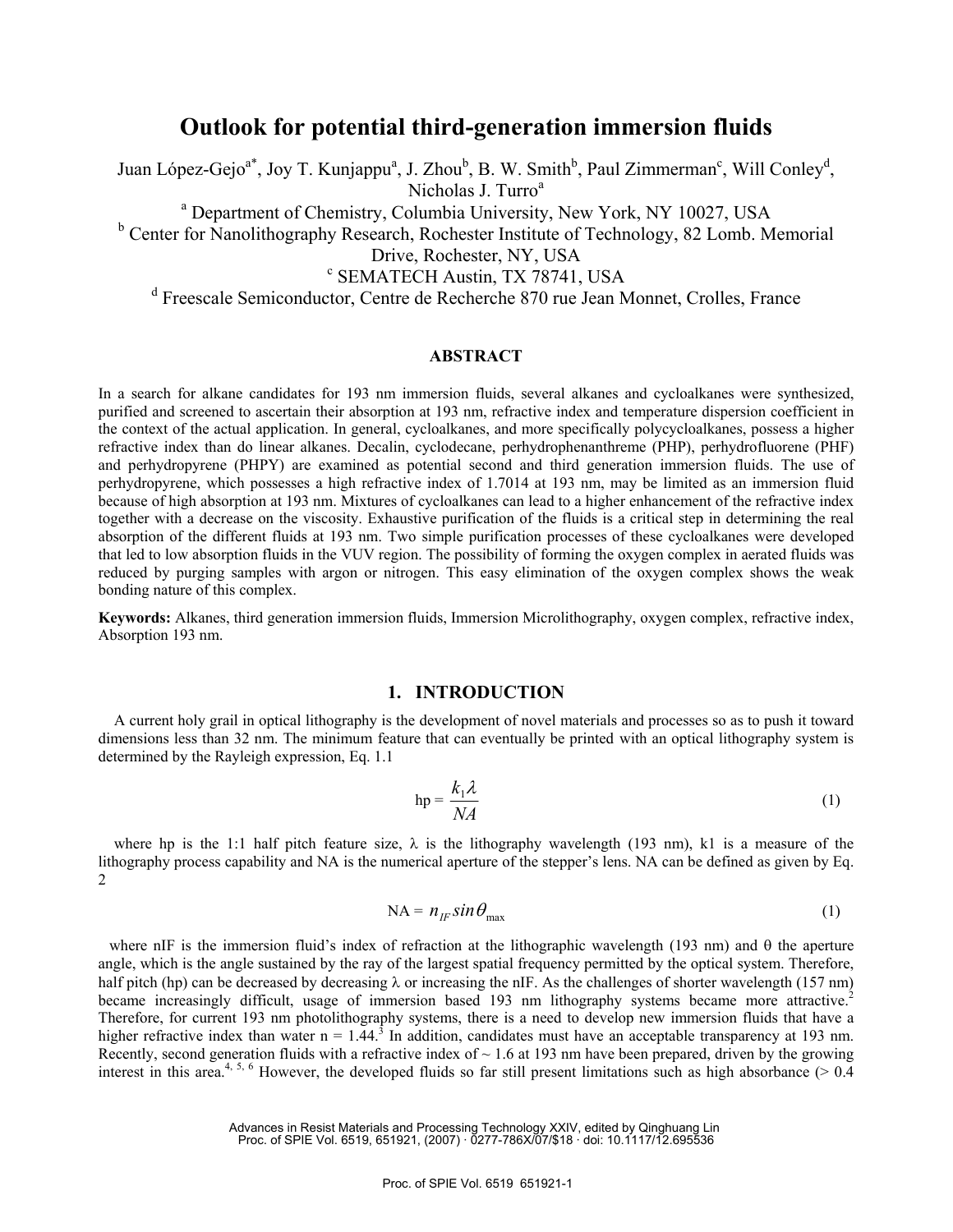/cm) at the working wavelength,<sup>4</sup> or high viscosity.<sup>5</sup> Recently, alkanes, base second generation fluids have been presented by some manufactures. In spite of the fact that the real chemical composition has not been given by the companies, it is assume that the fluids are decalin or decalin derivatives base fluids. In this work, a critical evaluation of alkanes is presented. Synthesis, purification and characterization have been made for several alkanes, and the limitation in terms of refractive index, and absorption has been established.

From a search of the literature,<sup>7</sup> we have discovered an excellent linear correlation between the index of refraction (at 589 nm) of pure liquid alkanes and liquid cycloalkanes and their densities (Figure 1). The first important conclusion from the correlation is that the higher the density of the alkane or cycloalkane, the higher the refractive index at 589 nm. We assume that knowledge of the value of the refractive index at 589 nm can reliably be extrapolated to the value at 193 nm. We start with the working hypothesis that "electron density" and "free volume" will be useful concepts for a theoretical understanding of the correlation of chemical structure and refractive index. The hypothesis interprets the correlation, shown in Figure 1, to mean that liquids with small free volume, which correspond to high liquid density, will correlate with a high electronic density and high refractive index.



Fig. 1. Refractive index (d line) vs. density of alkanes and cycloalkanes at room temperature.

 The second important conclusion from the correlation of Figure 1 is that, for comparable molecular weight, cycloalkanes possess a higher refractive index than the corresponding linear alkanes (e.g. cyclodecane, decane). Our working hypothesis interprets this feature of the correlation to mean that the supramolecular (intermolecular) organization of the cycloalkanes results in better packing and in a higher density; therefore, a higher refractive index than the equivalent molecular weight linear alkane.

 A third important conclusion from the correlation of Figure 1 is that, for comparable molecular weight, the refractive index increases by increasing the number of connected rings (e.g. cyclodecane and decalin). The working hypothesis interprets this feature of the correlation to mean that polycycloalkanes are better able to minimize free volume than monocycloalkane or linear alkanes.

 Finally, a fourth important conclusion of Figure 1 is that this linear relation between density and refractive index is not lost by changing from liquid to solid phase (Figure 1, adamantine solid).

 But is the extrapolation of the refractive index at 589 nm to the refractive index at 193 nm valid? With the limited literature data available,<sup>8, 9</sup> we have constructed a graph of refractive index of hydrocarbons at 193 nm versus density (Figure 2) for comparison with the correlation of Figure 1. The linearity of the plot completely validates our hypothesis that the extrapolation of values of the refractive index at 589 nm is useful for predicting the values of the refractive index at 193 nm. The excellent linear relation between density and refractive index at 193 nm provides confidence to extrapolate to higher densities in order to find the highest refractive index possible. Several polycycloalkanes (x's in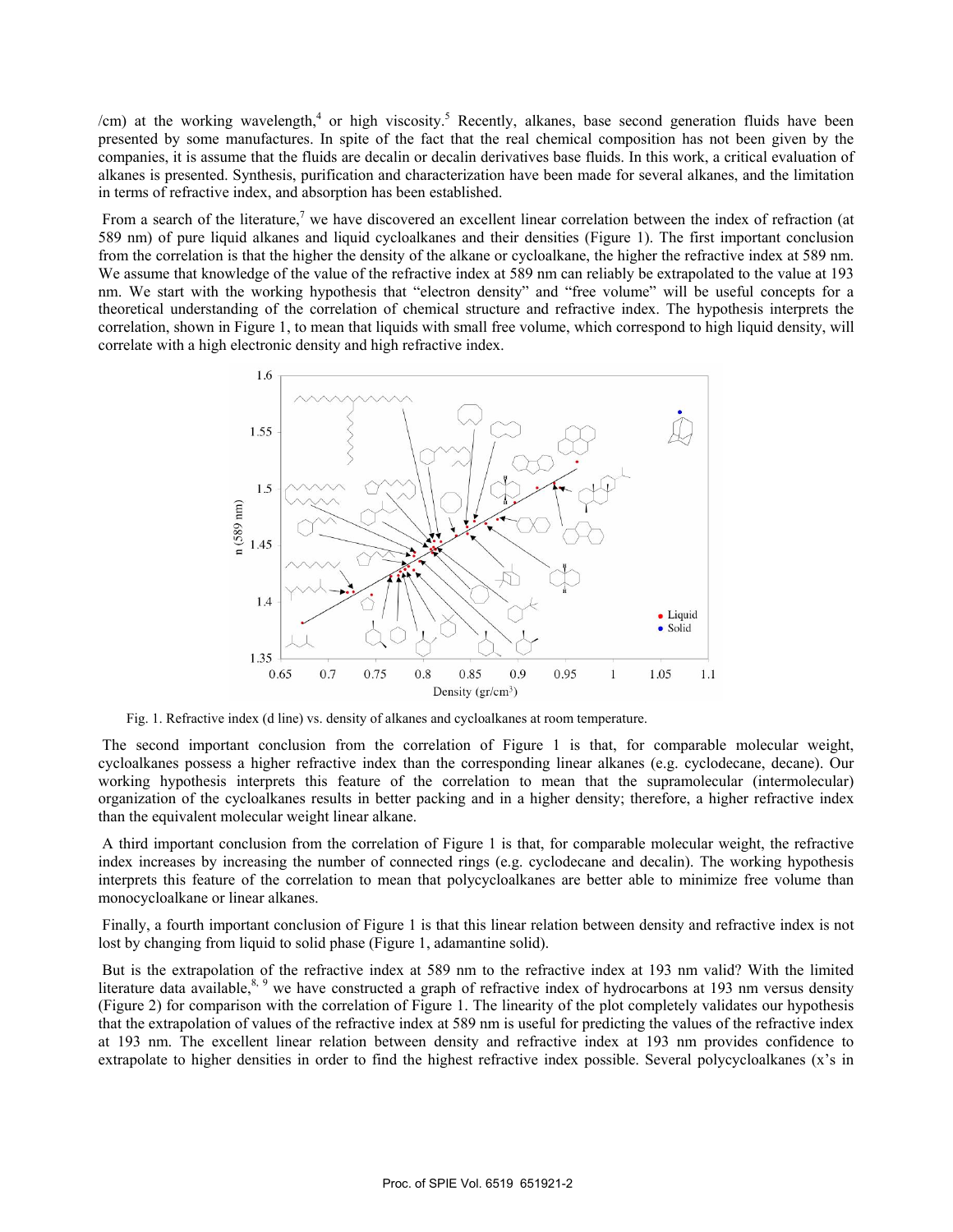Figure 2) have been synthesized or purified based on extrapolation of Figure 1, and preliminary measurements at 193 nm indicate that the extrapolation is justified.



Fig. 2. Refractive index (193 nm) of cyclo- and non cyclo-alkenes as a function of the density.

 In summary, from an analysis of refractive index values of alkanes and cycloalkanes at 589 nm, it is concluded that polycycloalkanes are promising candidates for both attaining a high refractive index at 193 nm and a high transparency at 193 nm. From this analysis, the following cycloalkanes were selected for initial synthesis and exhaustive purification: decalin, cyclodecane, perhydrofluorene, perhydropyrene and perhydrophenanthrene.

 Except for decalin, cyclodecane and perhydrofluoene, the most promising candidates perhydropyrene and perhydrophenanthrene are not commercially available and had to be synthesized. We note that small impurities, resulting from alkane oxidation and possessing a high extinction coefficient at 193 nm are commonly found in commercial cycloalkanes. For example, commercially available decalin contains impurities, presumably oxidation products that absorb strongly at 193. Thus, even commercial alkanes claimed to be "highly purified" need to be subjected to exhaustive purification in order to minimize the absorption at 193 nm. Purification techniques were developed to obtain highly pure compounds.

### **2 METHODOLOGY**

#### **2.1. Refractive index**

 For the exploratory work in the visible region, an Abbe refractometer (Bausch & Lomb) coupled with a thermostatic bath was used. All measurements presented in this work were done at 20 °C. To characterize the refractive indices at 193 nm, a Variable Angle Spectroscopic Ellipsometer (VASE, by J. A. Woollam Inc. U.S.A) was modified. The tool was originally designed to measure optical constants of thin films. It also provides the ability to measure transmission. The ellipsometer has precise (0.044mRad) goniometers, resulting in an accuracy of  $10^{-3}$ . A prism fluid cell with nominal apex angle of 45° was mounted onto the sample stage. The light came into the prism cell from a monochromator. The incident angle could be adjusted by turning the sample stage. The outgoing light was collected by the detector. Additional details can be found elsewhere.<sup>5</sup>

#### **2.2. UV spectra**

 Absorption measurements were performed in a UV-spectrometer (Shimadzu, UV-2401PC, software UVPC 3.9) on a 1 mm optical path cuvette. Air was used as background, and ultrapure water as reference.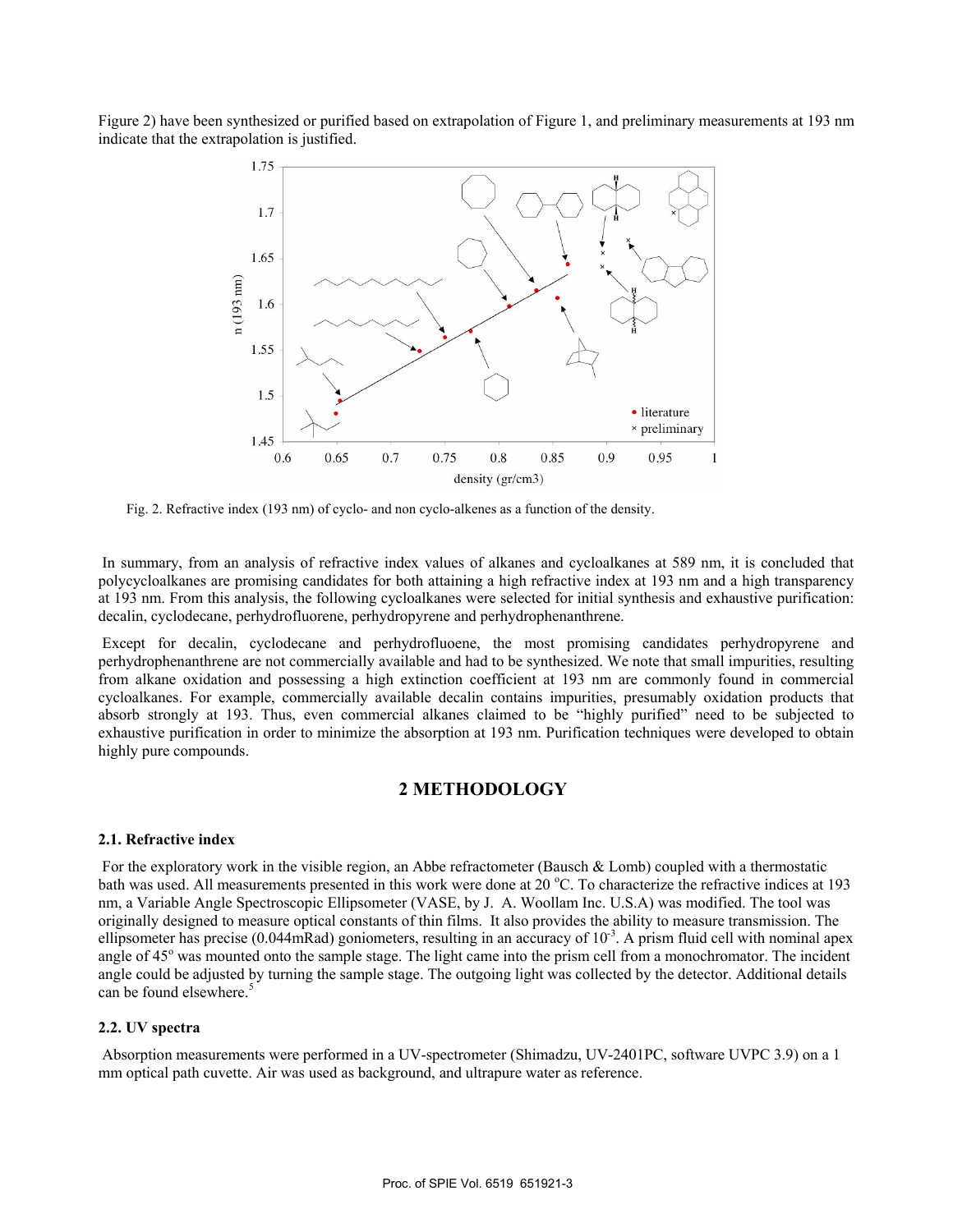#### **2.3. Materials**

Decalin (Decahydronaphtalene (a cis-trans mixture) >98%, 250 ml) was purchased from Fluka, while perhydrofluorene (97%, 150517, 10g) was purchased from Aldrich. Perhydropyrene and perhydrophenanthrene were synthesized by hydrogenation of pyrene and phenanthrene respectively. The basic physico chemical data of the cycloalkanes and polycycloalkanes used in this work are listed in Table I.

| Name: Cyclohexane<br>MW: 84.09<br>Formula $C_6H_{12}$<br>Bp. 80.7 °C<br>Density 0.779 g/ml at $25^{\circ}$ C | Name: cyclodecane<br>MW: 140.27<br>Formula $C_{10}H_{20}$<br>Bp. 201 °C<br>Density 0.871 g/ml at $25^{\circ}$ C |
|--------------------------------------------------------------------------------------------------------------|-----------------------------------------------------------------------------------------------------------------|
| Name: Decalin<br>MW: 138.25<br>Formula $C_{10}H_{18}$<br>Bp. 189-191 °C<br>Density 0.896 g/ml at 25°C        | Name: PHF<br>MW: 178.31<br>Formula $C_{13}H_{22}$<br>Bp. 253 °C<br>Density 0.92 g/ml at 25°C                    |
| Name: PHP<br>MW: 193.35<br>Formula $C_{14}H_{24}$<br>Bp. 270 °C<br>Density 0.944 grml at $25^{\circ}$ C      | Name: PHPY<br>MW: 218.38<br>Formula $C_{16}H_{26}$<br>Bp. 318 °C<br>Density 0.96 g/ml at $25^{\circ}$ C         |

Table. 1. Structure and physical chemical properties of the cycloalkanes used in this study.

#### **3. Purification**

*3.1 Oxidation products and elimination of impurities from commercial alkanes.* 

 An exhaustive purification is required even for alkanes purchased in spectral purity grade. Two main methods were used for the purification.

1) Silica gel was activated at 500 °C for 5 hours. The alkane was passed through the silica gel column. The column was prepared in a pasteur pipette and the fluid was pushed through the column by applying argon pressure on the top of the column. This method was very effective for the elimination of highly polar impurities such as oxidation products. After the chromatographic purification, the fluid was bubbled with argon or nitrogen in order to eliminate the oxygen dissolved in the fluid. It was found that an oxygen-alkane complex was formed with all alkanes, which were responsible for the high absorption at short wavelengths from 190 to 210 nm. This complex formation will be further discussed in detail.

2) The alkane was treated with concentrated  $H_2SO_4$  for 12 hours. The two non-miscible phases were stirred vigorously during this period. The purpose of the  $H_2SO_4$  treatment was to eliminate unsaturated impurities (isolated double bonds) or impurities containing aromatic rings present in the fluid. After the reaction, the sulfuric acid phase was visibly yellow in color. The sulfuric acid phase was separated by decanting, the alkane layer was neutralized by treatment with NaOH pellets for 30 min, and dried. A chromatography filtration through an activate carbon column was then performed to eliminate any polar impurities. Bubbling with nitrogen or argon was needed to eliminate the oxygen complex formed with the alkane. A similar method was used by Nilsson.<sup>10</sup>

 The method employed should be chosen according to the nature of the impurity present in the fluid. The contaminant impurities formed from the oxidation of the fluids are highly polar and, therefore, method 1 is generally effective.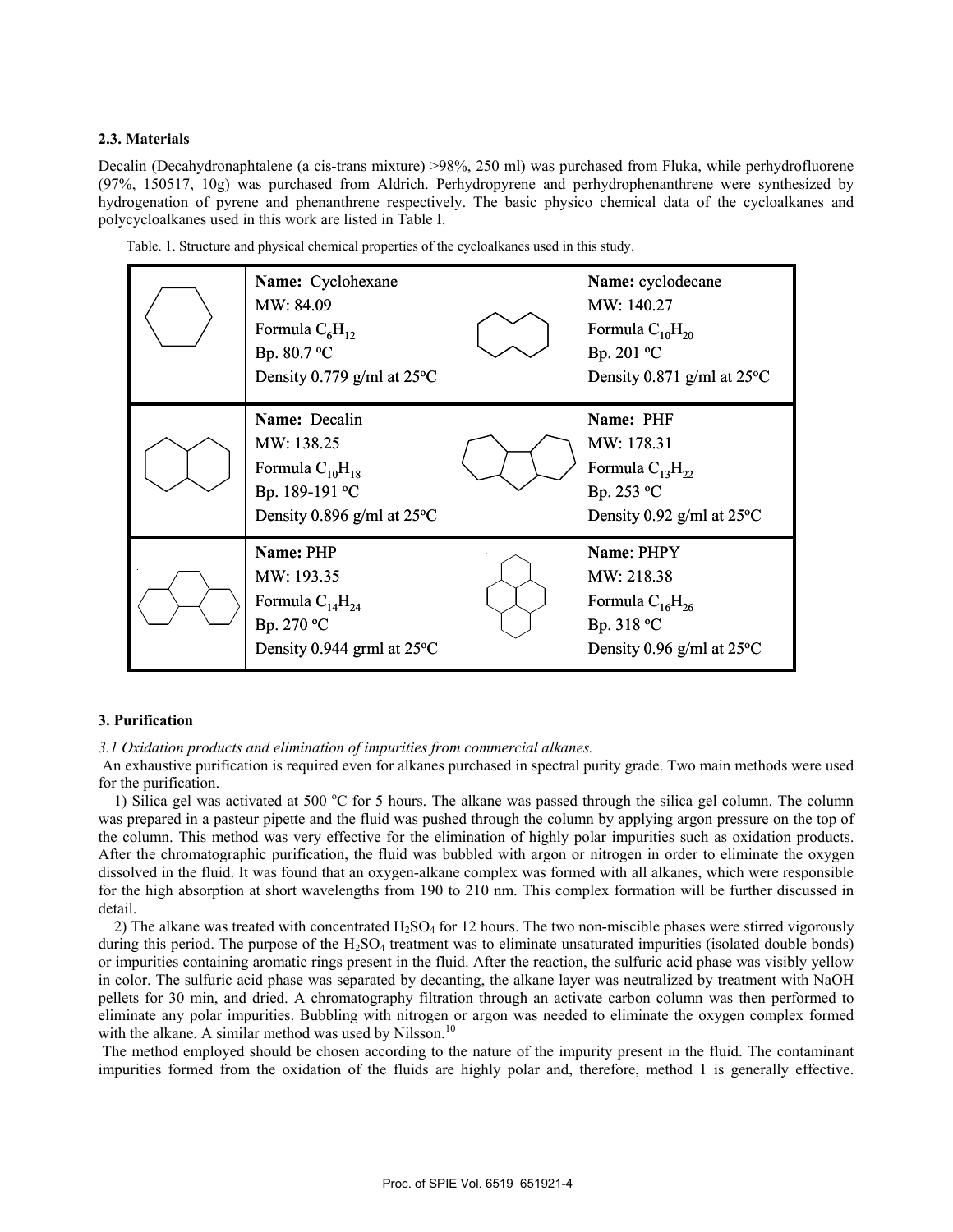However, if the impurity contains a C=C double bond or aromatic system coming from the partially hydrogenated reactant, they cannot be effectively separated through the silica gel column, since the polarities of the impurities and the alkanes are similar. Therefore a treatment with sulfuric acid is needed and method 2 is more effective. The importance of the initial selection of the purification method is shown in Figure 3. Figure 3a shows the absorption spectra of commercial and purified cyclodecane using both methods; Figure 3b shows the absorption spectra of commercial and purified decalin using both methods.

 From Figure 3, it is obvious that the purification of cyclodecane is more effective by method number 2, while for decalin, method 1 is more effective. Impurities of decalin are mainly oxidation products of the highly reactive tertiary carbon center. These products have a high polar character and can be separated readily by silica gel chromatography. Cyclodecane is more stable against oxidation (no tertiary hydrogens) and impurities are probably residual C=C bonds, which cannot be separated using the silica gel column from the cyclodecane because of its similar polarity. Therefore, a treatment with sulfuric acid is required to react with the C=C bonds and to eliminate the double bond species. Oxidation products resulting from the reaction of these double bond systems with sulfuric acid are retained in the active carbon column.

#### *3.2 Oxygen-alkane complex formation*

 The goal of the purification methods was to achieve the highest degree of transmission possible at 193 nm, the working wavelength for the most current microlithography systems. The last step of both purification methods is the elimination of the molecular oxygen from the solution by a simple bubbling method with an inert gas (argon or nitrogen). This has been found to be a critical step, since the formation of this complex is responsible for an intense absorption band close to 193 nm.



Fig. 3. Absorption spectra of cyclodecane (a) and decalin (b) commercial sample  $(-)$ , after purification with method 1  $(\cdots)$ and method  $2$  (---).

### **3 RESULTS**

#### **3.,1Oxygen-alkane complex formation**

 In the present work, the interaction between molecular oxygen and linear- (pentane, octane), cyclo- (hexane, methylcyclohexane, cyclodecane) and polycyclo-alkanes (decalin, perhydrofluorene, perhydrophenanthrene, perhydropyrene) has been investigated in an attempt to delineate the origin of far UV absorption band. In all cases, a strong absorption band has been found in the region of 193 nm. Table 2 summarizes the absorbance values for all the alkanes at 193 nm in the presence and absence of oxygen. A substantial decrease in the absorbance at 193 nm can be observed for all compounds studied when oxygen is eliminated from the media.

 It is conceivable that oxygen itself may be responsible for this absorption and that no complex is formed. A control experiment was done with perfluoroalkanes, which are quite transparent at 193 nm. Perfluoro-15-crown-5-ether and perfluoropentane were saturated with oxygen and the absorption spectrum measured. No difference could be found between the argon and oxygen saturated spectra. The result could be interpreted as due to a lower solubility of oxygen in perfluorosolvents. However, the solubility of oxygen in perfluoroalkanes is two times higher than in normal alkanes.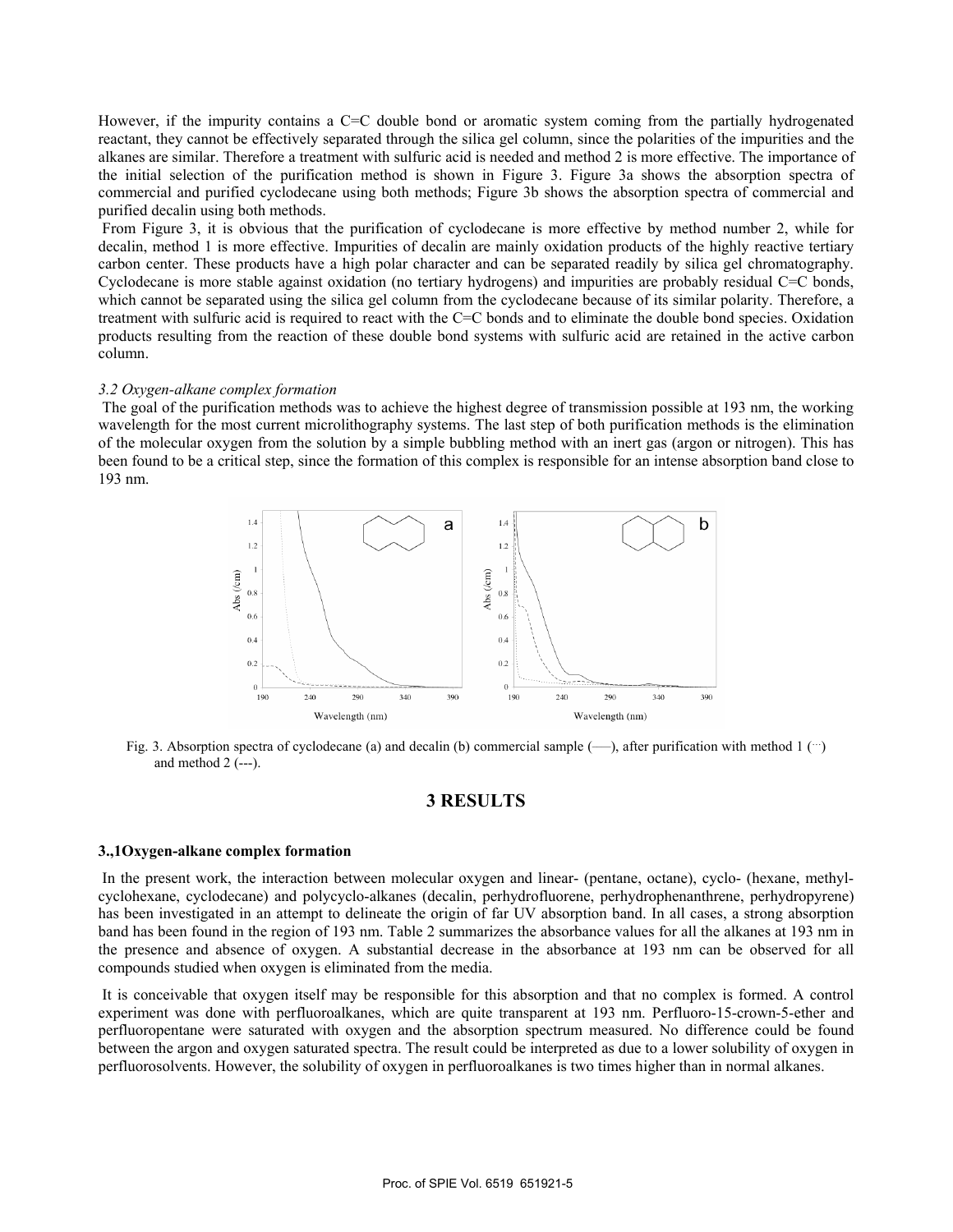| Compound             | Absorbance at 193 nm<br>$($ /cm) Air saturated | Absorbance at 193 nm<br>$($ /cm) Argon saturated |
|----------------------|------------------------------------------------|--------------------------------------------------|
| Pentane              | 0.6211                                         | 0.19                                             |
| Cyclohexane          | 1.2531                                         | 0.03                                             |
| Methyl-cyclohexane   | >2                                             | 0.26                                             |
| Heptane              | 1.37                                           | 0.04                                             |
| Cyclodecane          | 1.1995                                         | 0.18                                             |
| Decalin              | 1.1792                                         | 0.24                                             |
| Perhydrofluorene     | >2                                             | >2                                               |
| Perhydrophenanthrene | >2                                             | >2                                               |
| Perhydropyrene       | >2                                             | >2                                               |

Table 2. Absorbance of air and argon saturated alkanes at 193 nm.

(Molar fractions of oxygen in heptane and perfluoroheptane are  $2.15 \times 10^{-3}$  and  $5.5 \times 10^{-3}$ ).<sup>11</sup> Thus, oxygen itself is not responsible for the absorption at 193 nm observed with alkanes. This clearly indicates that the absorption at 193 nm is due to the formation of the charge transfer complex between the molecular oxygen and alkanes. Evidently, the ionization potential of perfluorocarbons is too high for significant electron transfer to molecular oxygen. Therefore, no complex is formed and no absorption at 193 nm is observed. Both, linear and cyclic alkanes form the oxygen complex, which indicates that the latter has a non-specific "loose" molecular geometry.



Fig. 4. Absorption spectra of argon saturated (dotted black line, **1**), Oxygen saturated (black line, **2**) and argon saturated again (dotted grey line, **3**) of cyclohexane (a), heptane (b) decalin (c) and perfluoropentane (d).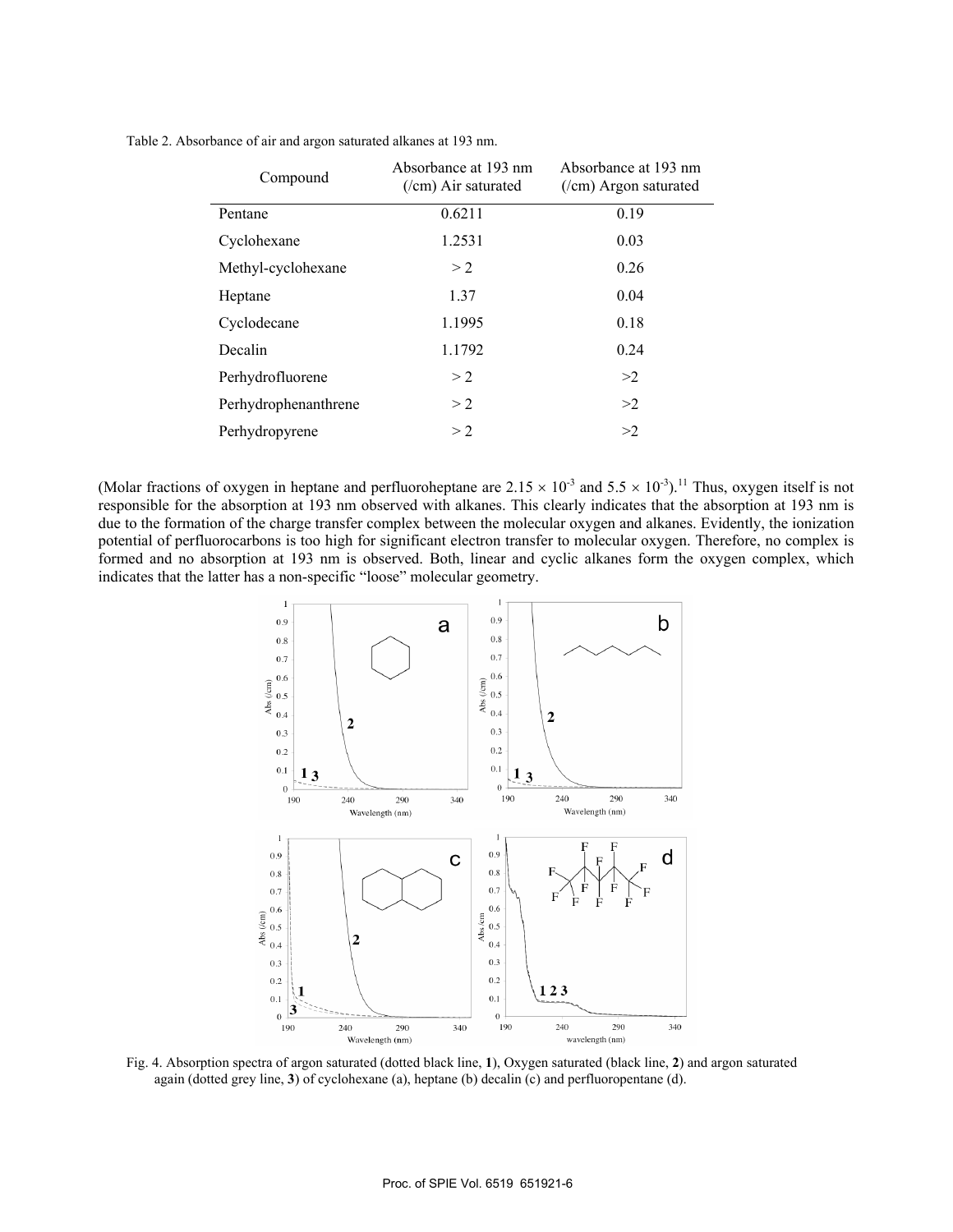The reversibility of this complex formation was studied with several alkanes. As can be seen in Figure 4, the absorption due to the oxygen complex can be easily eliminated by bubbling argon through the liquid; the absorption reappears by bubbling molecular oxygen for a couple of minutes. Bubbling with argon reduces the absorption to the lower initial values. These experiments confirm that the observed complex is due to a weak interaction between oxygen and the organic molecule and its formation is a perfectly reversible process. From Figure 4, it can be seen that this reversibility has been observed for all types of alkanes: linear (heptane), cyclic (cyclohexane) and polycyclic (decalin). Also, the inability of the perfluorinated systems to form an oxygen complex is amply evident in (d)

#### **3.2 Refractive index**

 The experimental refractive index of the polycycloalkanes as a function of wavelength is presented in Figure 5. As can be observed, the eventual value of refractive index at 193nm follows the same trend as the value at 589 nm. PHPY is the compound with the higher refractive index at 193nm (n193nm = 1.7014), followed by PHF ( $n_{193nm}$  = 1.6684), Decalin  $(n_{193nm} = 1.6238)$  and cyclodecane  $(n_{193nm} = 1.6211)$  and cyclohexane  $(n_{193nm} = 1.5618)$ . R. French et al. measured similar values,<sup>8</sup> 1.571 and 1.641, for cyclohexane and decalin respectively. This result confirms the validity of the preliminary study performed with the literature data at 589 nm.<sup>7</sup>



Fig. 5. Refractive index (d line) vs. density of alkanes and cycloalkanes at room temperature.

#### **3.3 Absorption Spectra**

 An absorbance lower than 0.15/cm is specified as a requierement for a second and third generation of immersions fluids. Alkanes were selected as candidates for immersion fluids because of their low absorption due to the absence of n and  $\pi$ molecular orbitals and therefore, the corresponding low energy electronic transitions in the deep UV. Absorption spectra of commercial alkanes and cycloalkanes were measured, and an unexpected strong absorption was observed in all cases, showing the need for purification. In addition, strong contribution to the absorption has been attributed to the formation of a reversible charge-transfer complex between the cycloalkane and molecular oxygen.

 The absorption spectra of all candidates after purification and purging with argon or nitrogen are shown in Figure 6. As can be observed, some of the candidates present a high absorption at 193 nm even after removal of the dissolved oxygen. Cyclohexane does not present almost any absorption at 193 nm. However, decalin and cyclodecane have an acceptable absorbance lower than 0.2 /cm at 193 nm, while PHPY, PHP and PHF have an unacceptable high absorption at 193nm. In spite of several purification processes, some impurities maybe present in the fluids. The small absorption band with a maximum at 260 nm maybe attributed to impurities which have made it through the exhaustive purification process. These traces of some absorbing compound can contribute to the higher absorption at 193 nm. Therefore, it is still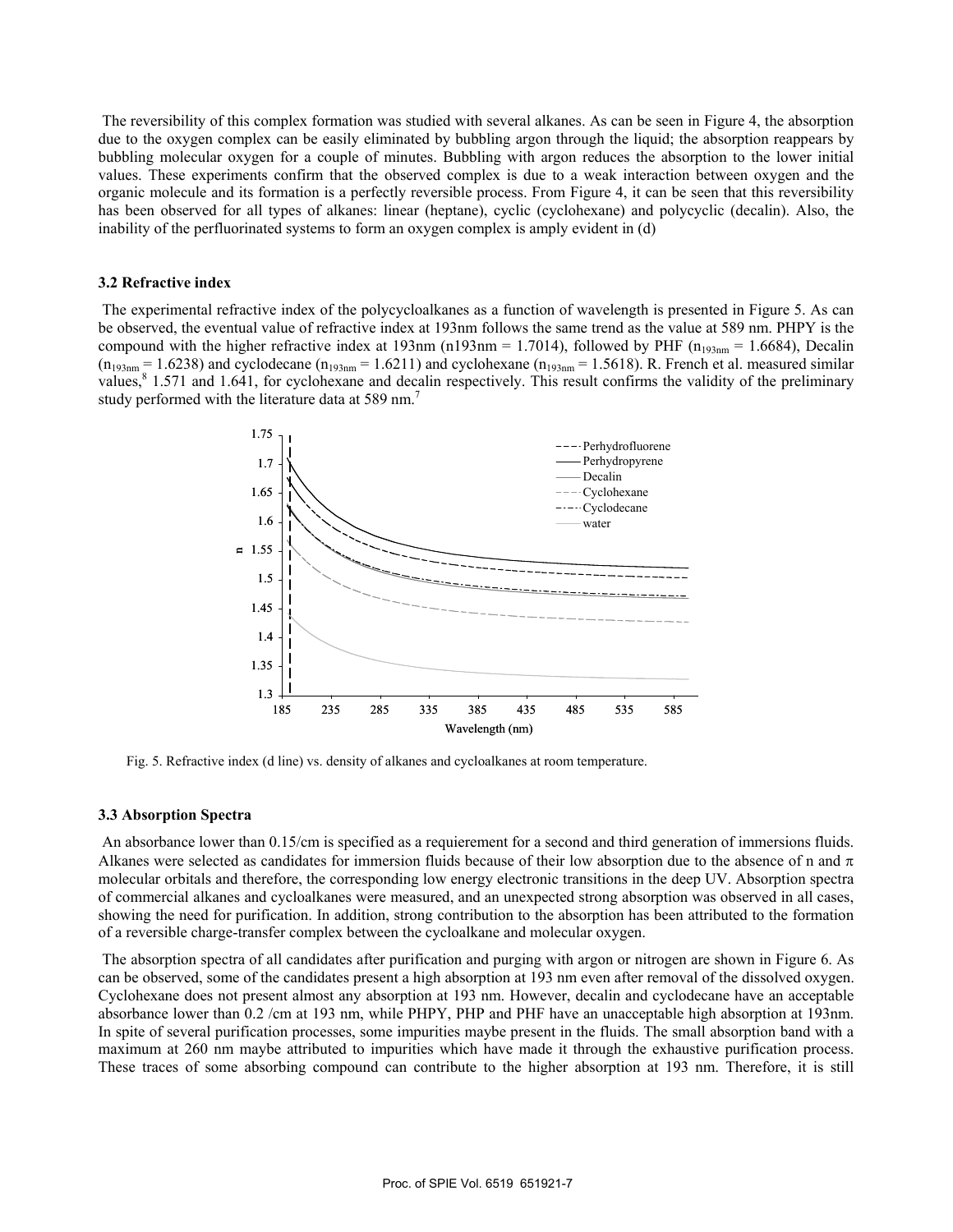possible that further purification and elimination of those traces may decrease the absorption at the wavelength of interest (193 nm).



Fig. 6. Absorption spectra after purification of cycloalkanes and polycycloalkanes used in this study.

### **3.4 Exposure results and analysis**

 A JSR2928 resist (54nm) was used for exposure, coated over an AR layer (AR29-A BARC 39nm) with a JSR TCX041 topcoat (40nm). The film stack was optimized by using IL-SIM software.11 Decalin and cyclodecane were chosen as immersion fluids because of their high refractive index (decalin n193nm = 1.6238) and acceptable transparency at 193 nm. The SEM pictures are shown in Figure 7 and 8. Resolution of 33nm and 32nm has been demonstrated using effective NA of 1.45 and 1.50 when decalin was used as an immersion fluid (Figure 7). The modulation is high and the photoresist is not degraded by the fluids.



1.5 NA. 32 nm half pitch 1.45 NA. 33 nm half pitch

Fig. 7. Imaging with Decalin.

 In the case of the cycloedecane a low modulation was found probably because of the high absorption of the fluid. Some chemical interaction between the photoresit and the cyclodecane cannot be excluded. Further studies on this issue will be performed.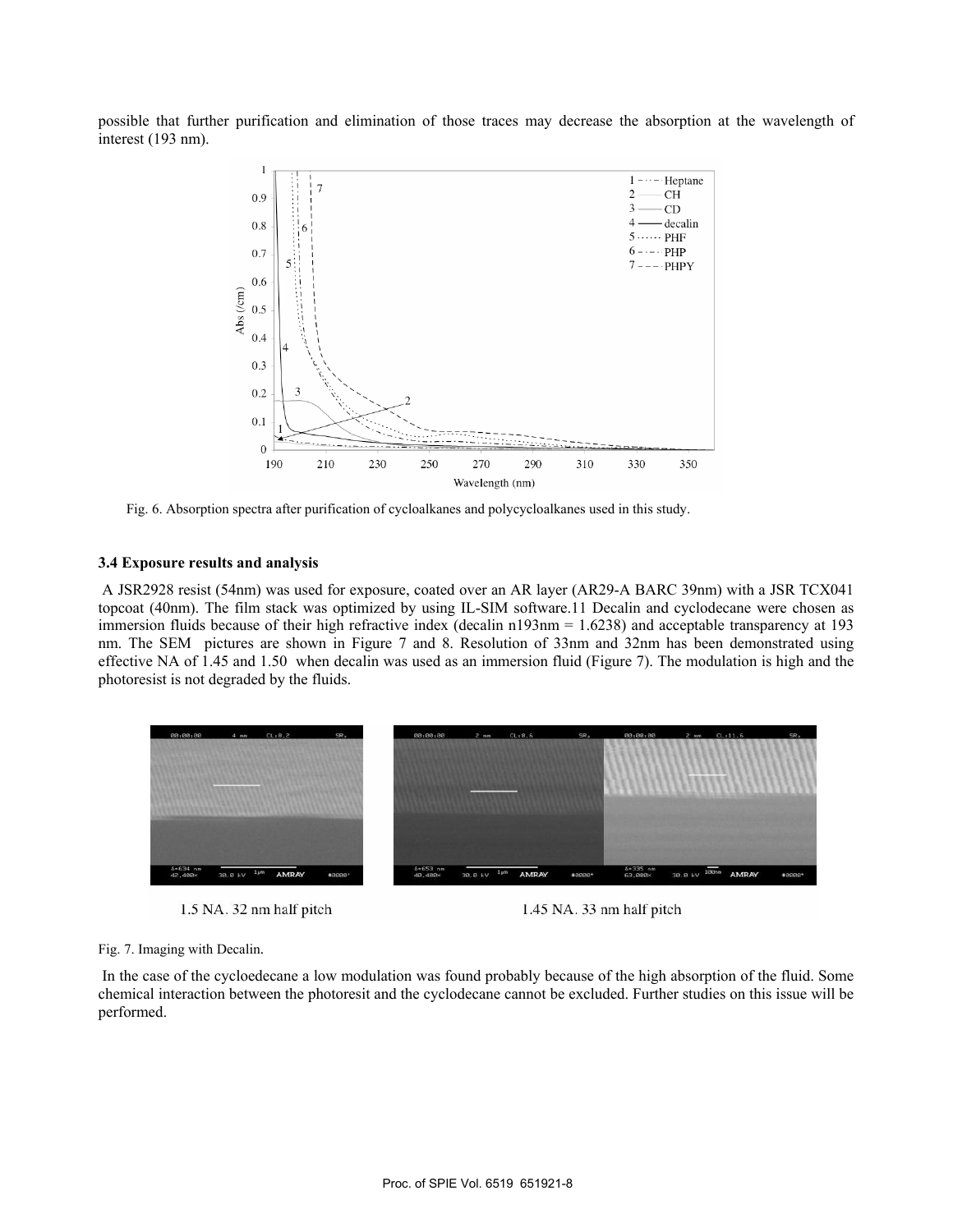

1.45 NA. 33 nm half pitch

Fig. 8. Imaging with Cyclodecane

## **4 CONCLUSION**

 Cycloalkanes and polycycloalkanes have been studied as possible candidates for immersion fluids at 193 nm. The refractive index of cycloalkanes and polycycloalkanes increase with increasing density of the fluid. In terms of structure, the refractive index of the fluid has been observed to increase by increasing the number of transoid-connected cyclohexane rings.

 Two simple alkane purification methods were developed and standardized, which led to high transparent fluids in the VUV region. There has been special interest in the absorption of these alkanes at 193 nm since alkanes have been proposed as second generation immersion fluids for photolithography printing processes in microelectronics. Alkanes and cycloakkanes have been purified until the lowest absorption in the VUV near 193 nm is produced. Purification of alkanes is a critical stage in the processes of selection and characterization of possible candidates as immersion fluids. A non purified candidate should be eliminated due to its high absorption coming from some traces of impurities, which could falsely be attributed to the organic compound itself.

 An important point in the purification process is the elimination of oxygen from the fluid. A complex formation between the oxygen and the organic compound leads to an unexpected high absorbance of all alkanes studied below 240 nm. However, after a simple bubbling of argon or nitrogen through the fluid, the absorption is generally reduced demonstrating the weak character of this complex and its reversibility.

 In terms of absorption the increasing number of transoid-connected cyclohexane rings have been observed to lower energy gap between the HOMO and LUMO, which causes the absorption band to shift to wavelengths longer than 193 nm. However, decalin and cyclodecane bear the potential to function acceptably as a second-generation fluid (n193nm >1.6 nm, Absorption < 0.15 /cm). The resolution of 193nm immersion lithography has been pushed down to 32 nm using decalin and cyclodecane as immersion fluids. With the latter, low modulation problems were found during exposure because of high absorption or possible chemical interaction between the photoresist and the fluid.

### **REFERENCES**

1. S. Owa and H. Nagasaka, "Advantage and feasibility of immersion lithography", *J. Microlith., Microfab. and Microsys.* 3(1), 97-103 (2004).

2. J. Mulkens, D. G. Flagello, B. Streefkerk, P. Graupner, "Benefits and limitations of immersion lithography", *J. Microlith., Microfab. and Microsys.* 3(1), 104-114 (2004).

3. B. W. Smith, A. Bourov, H. Kang, F. Cropanese, Y. Fan, N. Lafferty, L. Zavyalova, "Water immersion optical lithography at 193 nm" *J. Microlith., Microfab. and Microsy.s* 3(1), 44-51 (2004).

4. Budhlall, B.; Parris, G.; Zhang, P.; Gao, X.; Zarkov, Z.; Ross, B., Proc. SPIE 2005, 5754, 622. B. Budhlall, G. Parris, P. Zhang, X. Gao, Z. Zarkov and B. Ross, "High Refractive Index Immersion Fluids for 193 nm Immersion Lithography", SPIE Proc. 5754, 622-629, (2005).

5. J. Zhou, Y. Fan, A. Bourov, N. Lafferty, F. Cropanese, L. Zavyalova, A. Estroff, B. W. Smith, "Immersion lithography fluids for high NA 193 nm lithography" SPIE Proc. 5754, 630-637, (2005).